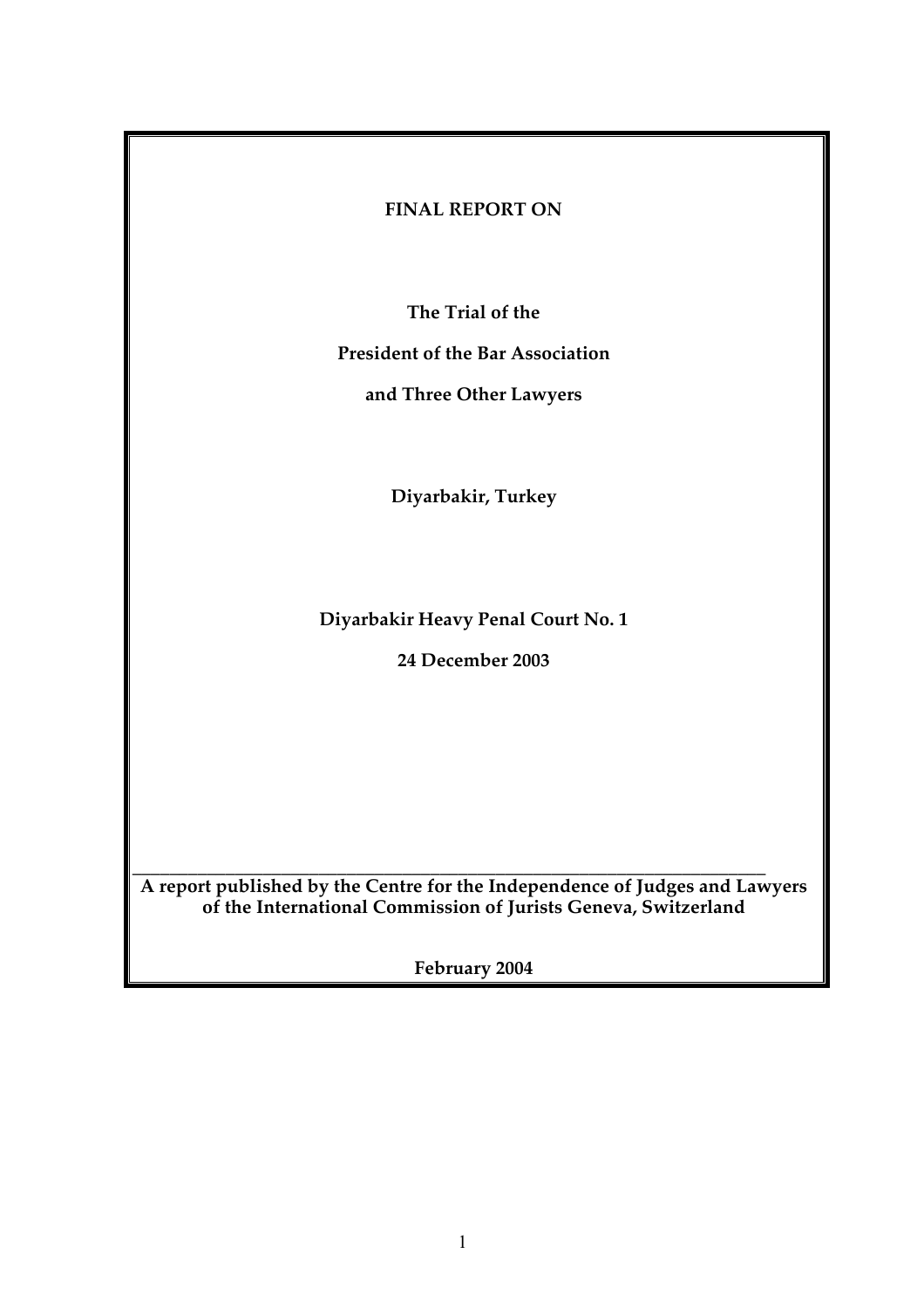#### **I. Executive Summary**

This is the final report of the trial of Sezgin Tanrikulu, the President of the Diyarbakir Bar Association and three other lawyers, Sabahattin Korkmaz, Burhan Deyar and Habibe Deyar, which was concluded on 24 December 2003. The defendants previously appeared before the Diyarbakir Heavy Penal Court No 1 on 17 October and 5 December 2003, charged with "*professional misconduct*" pursuant to Article 240 of the Turkish Penal Code.<sup>1</sup> The defendants had represented villagers seeking compensation from State authorities for destruction of their homes in South-East Turkey by Security Forces in 1994 during the conflict between the Kurdish Workers' Party and the Turkish Government forces.

The Centre for the Independence of Judges and Lawyers (CIJL) of the International Commission of Jurists (ICJ) appointed trial observers on 17 October and 5 December to monitor proceedings. This report should therefore be read in conjunction with the ICJ/CIJL report of the hearings on 17 October and 5 December (the Previous Report). $^2$  This report will not repeat details regarding charges, prosecution and defence cases, concerns relating to the first two hearings and background, which have been dealt with by the Previous Report.

The Observer, Ms Nusrat Chagtai, solicitor of England and Wales monitored the hearing on 5 December and was appointed again to monitor and report on the final hearing on 24 December. The Observer attended the hearing, had a brief meeting with the Prosecutor and also the opportunity to speak again with the defendants and defence counsel.

The ICJ/CIJL is satisfied that the defendants were acquitted on 24 December and welcomes some developments in the way proceedings were conducted to meet international fair trial standards. In particular, no whispering conversations took place between the Prosecutor and the judge sitting beside him during the hearing, as had occurred previously on 5 December, which undermined the appearance of impartiality of the Court and the independence of the judges from the prosecution. In addition, the ICJ/CIJL is satisfied that during the hearing on 24 December, as in previous hearings, the defence were able to hear legal arguments and testimonies of witnesses in full, to participate in the proceedings and both defence counsel and defendants were given the opportunity to make or read out statements. A copy of one of the defence counsel's written arguments was handed to the Court for submission in the record. No limitations were placed on public attendance at the hearing, nor on the number of defence counsel.

However, although it was observed that the hearing was conducted largely in accordance with international fair trial standards, an analysis of the fairness of proceedings must extend beyond the courtroom to the context within which the criminal charges arose. The ICJ/CIJL remains concerned that the charge against the four lawyers, which lacked sufficient evidential basis, was brought at all and had been pending for almost ten months, since the court file was opened on 7 March 2003. The ICJ/CIJL considers that the charge amounted to harassment and

 $<sup>1</sup>$  A serious offence punishable by imprisonment, a heavy fine and dismissal from</sup> public service. The Bar Association has no jurisdiction over this charge.

 $2$  ICJ/CIJL Report on the Trial of the President of the Bar Association and three other lawyers, Diyarbakir, Turkey, December 2003.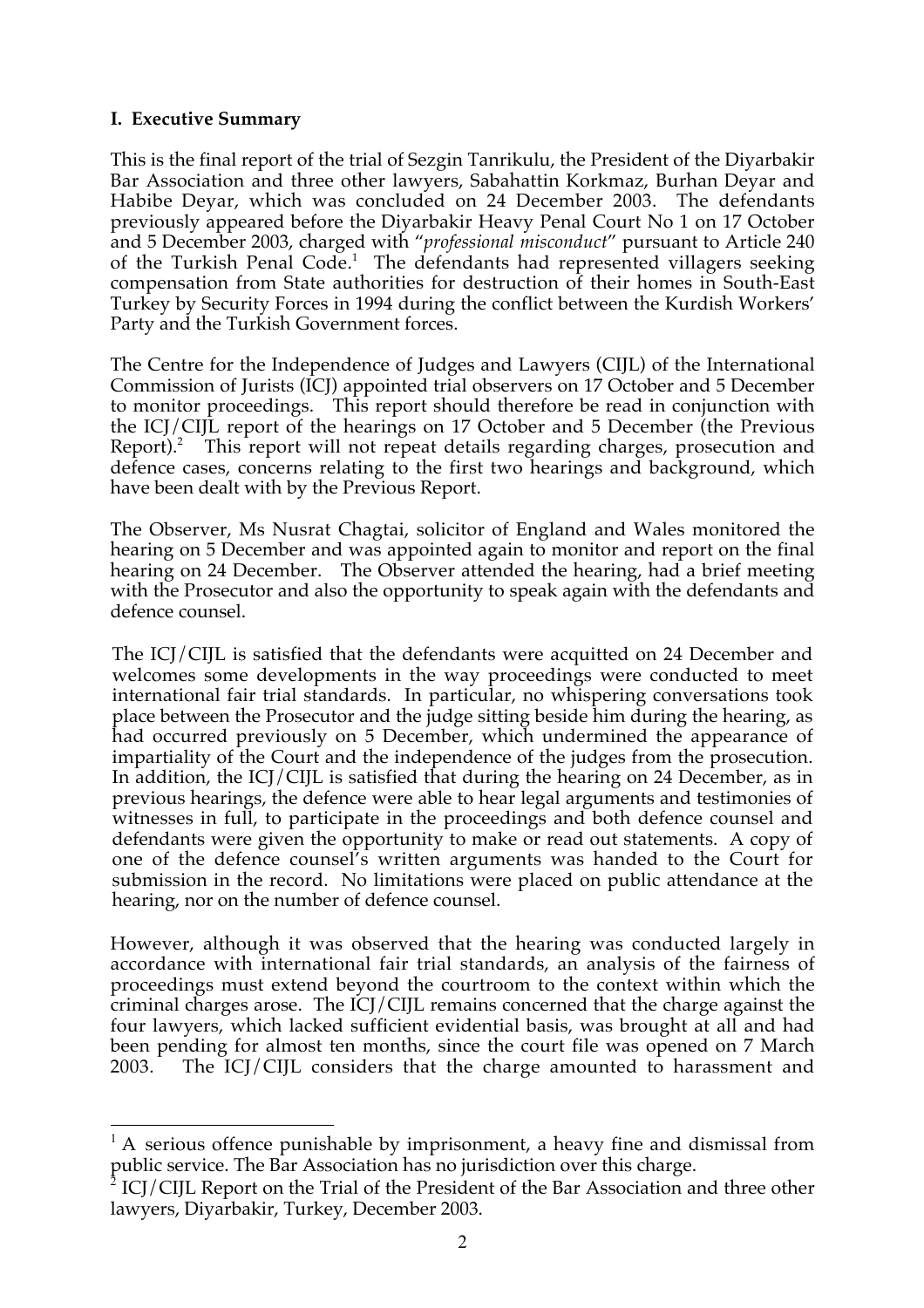intimidation of Turkish lawyers performing their functions in representing Kurdish villagers seeking compensation for destruction of their homes.

The ICJ/CIJL is also concerned that the criminal proceedings against the defendants appear to have been brought for political purposes. Firstly, they were brought without any investigation into the claim for compensation, which the defendants made on behalf of their clients for destruction of their homes, notwithstanding the background of village destructions by Turkish security forces in South-East Turkey which has displaced approximately 400,000 villagers since 1984.<sup>3</sup> This pattern of violation has been corroborated by judgments of the European Court of Human Rights (ECtHR) in numerous cases involving the destruction of villages.<sup>4</sup> Despite this background, criminal proceedings were launched against the defendants without any investigation into the petitions they presented to obtain compensation for victims of human rights abuses. Secondly and with this context in mind, proceedings were launched based on insufficient evidence which came out during proceedings as early as the first hearing and led to the prosecution requesting an acquittal on 24 December. These factors combined suggest politically motivated charges.

Furthermore, in addition to concerns raised in the Previous Report regarding the right to be tried by an independent and impartial tribunal and the right to be presumed innocent, further concerns are raised here. In particular, the right given to the Prosecution to have submissions recorded directly by the Court whereas a summary of Defence submissions by the Presiding Judge is entered into the Court record, undermines the principle of "equality of arms." Moreover, as had been predicted during the hearing on 5 December, the Gendarme Commander did not attend court on 24 December as invited to do so by the Presiding Judge on the 5th. The Gendarme Commander is both the complainant and the investigator in this case. The invitation therefore simply prolonged proceedings, as set out in the Previous Report.<sup>5</sup> The final hearing reinforces the ICJ/CIJL's concern that proceedings which should never have been brought were unnecessarily prolonged and served to hinder the defendant lawyers from performing their functions.

The ICJ/CIJL further remains extremely concerned about the defendants' right to be presumed innocent which has been undermined in this trial. The previous hearings made it apparant that there was a lack of prosecution evidence and yet proceedings continued, shifting the burden of proof to the defendants.

The ICJ/CIJL reminds the Turkish Government of its international obligations to allow lawyers to perform their professional functions without intimidation,

<sup>&</sup>lt;sup>3</sup> Turkey, Human Rights and the European Union, Accession Partnership, September 2000, Vol. 12, No. 10 (D), Human Rights Watch.

<sup>4</sup> EctHR: Akdivar v Turkey (Application No 00021893/93) 16 September 1996, Mentes v Turkey (Application No 00023186/94) 28 November 1997, Selcuk v Turkey (Application No 00023184/94) 24 April 1998, Asker v Turkey (Application 00023185) 24 April 1998, Bilgin v Turkey (Application No 00023819/94) 16 November 2000, Dulas v Turkey (Application No 00025801/94) 30 January 2001, Orhan v Turkey (Application No 00025656/94) 18 June 2002, Akdeniz v Turkey (Application No 0002395/94) 31 May 2001, Kurt v Turkey (Application No 00024276/94) 25 May 1998. <sup>5</sup> Page 9 of the Previous Report.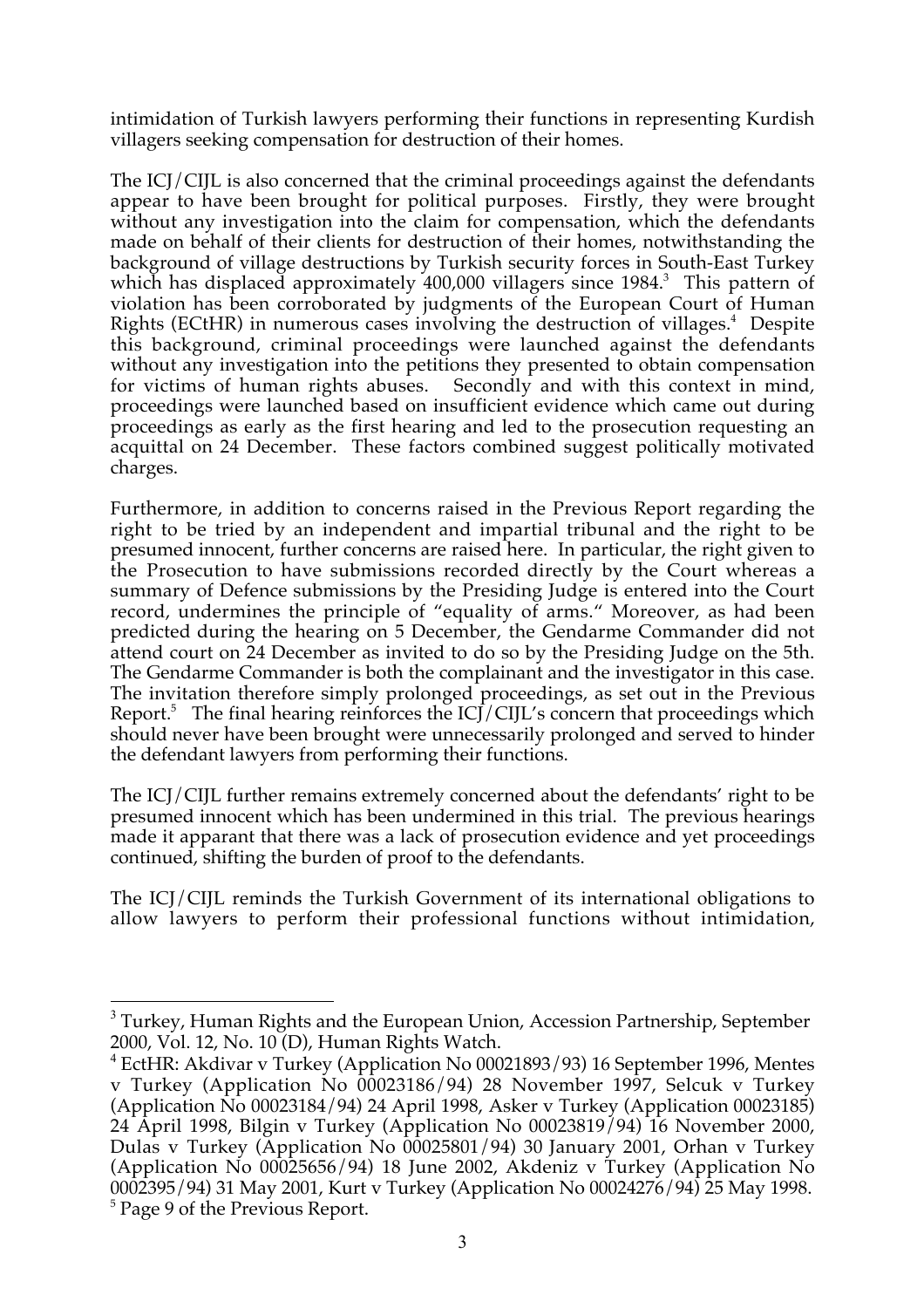hindrance, harassment or prosecution, not to identify lawyers with their clients' causes $^6$  and to respect and ensure the rights of defendants before and during trials.

## **II. The Trial**

Details of the charges against the defendants, applicable laws, and the nature of the prosecution and defence cases have been dealt with in the Previous Report. The role of prosecution and defence counsel was also analysed. However, on 24 December, the Observer met with the Prosecutor, and additional information is therefore available on the role of the Prosecution.

## **1. The Role of the prosecution and defence counsels**

The Previous Report addressed some of the problems faced by prosecutors in Turkey, in particular, the lack of supervision exercised over investigations conducted by the gendarmerie due to heavy caseloads and limited resources.<sup>7</sup> This concern is confirmed by the Observer's meeting with the Prosecutor. The Prosecutor informed the Observer that authority for investigations must be obtained from the Ministry of Justice.<sup>8</sup> Once this authority is obtained, the initial investigation is conducted by the gendarmerie and the dossier is then handed over to the prosecution who may then continue with further investigations but often fail to do so due to the heavy volume of their work. Investigations therefore continue *indirectly* through the gendarmerie under supervision of the Prosecutor. The Prosecutor informed the Observer that annually, he has approximately 3000 dossiers to deal with, which he explained as one of the reasons for the inefficiency of direct investigations by prosecutors. Once investigations are completed, further authorisation to continue with proceedings is required from the Ministry of Justice and the prosecution is responsible for presenting the information upon which authorisation is to be based. However, due to the heavy caseload facing prosecutors, reliance at this stage is still placed upon the gendarmerie.

The reliance by prosecutors on the gendarmerie is of great concern in relation to the pre-trial period. It undermines independent investigations and leaves the gendarmerie to investigate matters, which often may even relate to complaints against themselves. The practical constraints faced by prosecutors, further undermines independent prosecutorial supervision. It therefore appears that in practice, there is no efficient impartial and independent means of filtering out false or contradictory evidence that may be used as the basis for criminal proceedings. For example, in these proceedings, one prosecution witness required psychiatric treatment due to depression following signs of coercion in giving a pre-trial statement and prosecution witnesses contradicted their statements, ultimately testifying in line with defence witnesses.<sup>9</sup> When this was put to the Prosecutor on 24 December, he stated that unfortunately there was no independent judicial

 $\overline{a}$ 6 Basic Principles on the Role of Lawyers, adopted by the Eighth United Nations Congress on the Prevention of Crime and the Treatment of Offenders, held in Havana in 1990, and welcomed by the General Assembly in Resolution 45/121 of Dec. 14, 1990. G.A. Res.  $45/121$ ,  $45^{\text{th}}$  Sess.

<sup>7</sup> pages 7-8 of the Previous Report.

 $8$  Please see details of obtaining authority for investigations and proceedings from the Ministry of Justice set out at pages 4 -5 of the Previous Report.

<sup>9</sup> page 5 of Previous Report, where concerns are raised regarding a politically motivated prosecution rather than one that is based on evidence. Prosecution witnesses were heard on 17 October 2003.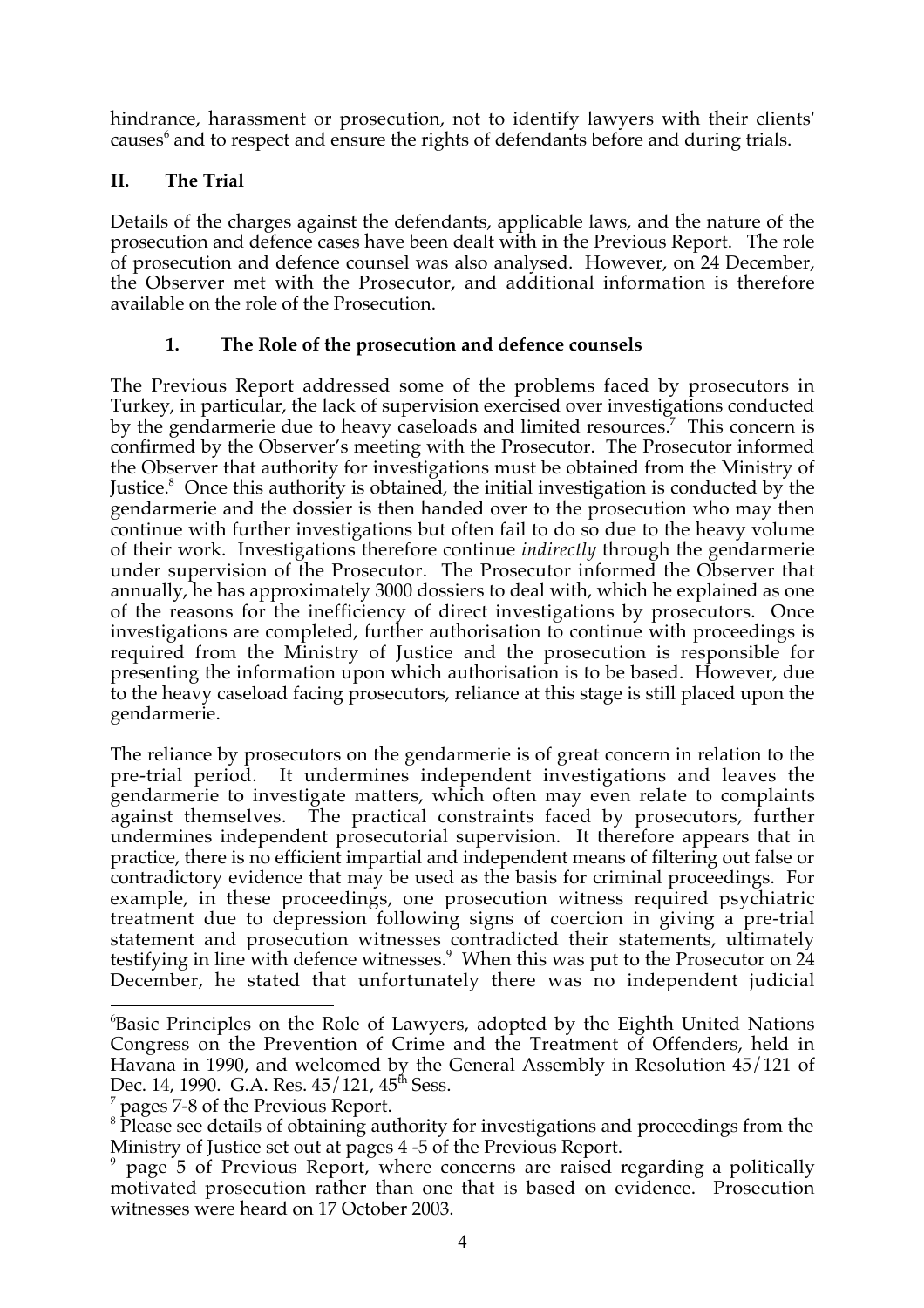investigation mechanism to replace the gendarmerie and direct investigations by prosecution were mostly impossible due to lack of resources and heavy caseloads. In cases, particularly such as the present, where the gendarmerie is complainant and investigator, lack of proper independent supervision of investigations or direct independent prosecutorial investigations, is of great concern as this deficiency leaves room for biased investigations and the possibility of political influence.<sup>10</sup>

In addition, when asked by the Observer why proceedings were brought despite the lack of evidence which ultimately led to the Prosecutor requesting an acquittal, the Prosecutor replied that the Ministry of Justice had authorised the investigations and proceedings and that if there was any contradictory evidence, this would come out. During the course of the trial. The ICJ/CIJL understands that prosecutors in Turkey lack resources and may be overworked but is concerned that the Prosecutor did not at least respect the role of the prosecution in ensuring that contradictory or false evidence is not used as a basis for criminal charges. The ICJ/CIJL draws the authorities' attention to the UN Guidelines on the Role of Prosecutors, in particular, paragraphs 11 and  $14$ <sup> $11$ </sup>

- *11. Prosecutors shall perform an active role in criminal proceedings, including institution of prosecution and, where authorized by law or consistent with local practice, in the investigation of crime, supervision over the legality of these investigations, supervision of the execution of court decisions and the exercise of other functions as representatives of the public interest.*
- *14. Prosecutors shall not initiate or continue prosecution, or shall make every effort to stay proceedings, when an impartial investigation shows the charge to be unfounded.*

Furthermore, the Prosecutor advised the Observer that normally in proceedings, the complainant can withdraw their complaint at any stage of the investigations but that this procedure does not apply to the offence of "professional misconduct" under Article 240 because this is a public offence. The ICJ/CIJL therefore stresses that the need for effective independent supervision of investigations in such cases is even more important because once made, the complaint cannot be withdrawn.

Regarding the defence, on 24 December, the defendants were represented by almost 40 defence counsel in Court. The lead defence counsel stated to the Observer that they had been given full access to the court file. There was no complaint that defence counsel had been denied full access to appropriate information, files and necessary documents.

# **2. Violation of the Principle of "Equality of Arms"**

The Observer is concerned that the principle of "equality of arms" was not fully respected during proceedings in so far as the prosecutor's submissions on 24

 $10$  Ibid.

<sup>&</sup>lt;sup>11</sup>Guidelines on the Role of Prosecutors, Eighth United Nations Congress on the Prevention of Crime and the Treatment of Offenders, Havana, 27 August to 7 September 1990, U.N. Doc. A/CONF.144/28/Rev.1 at 189 (1990).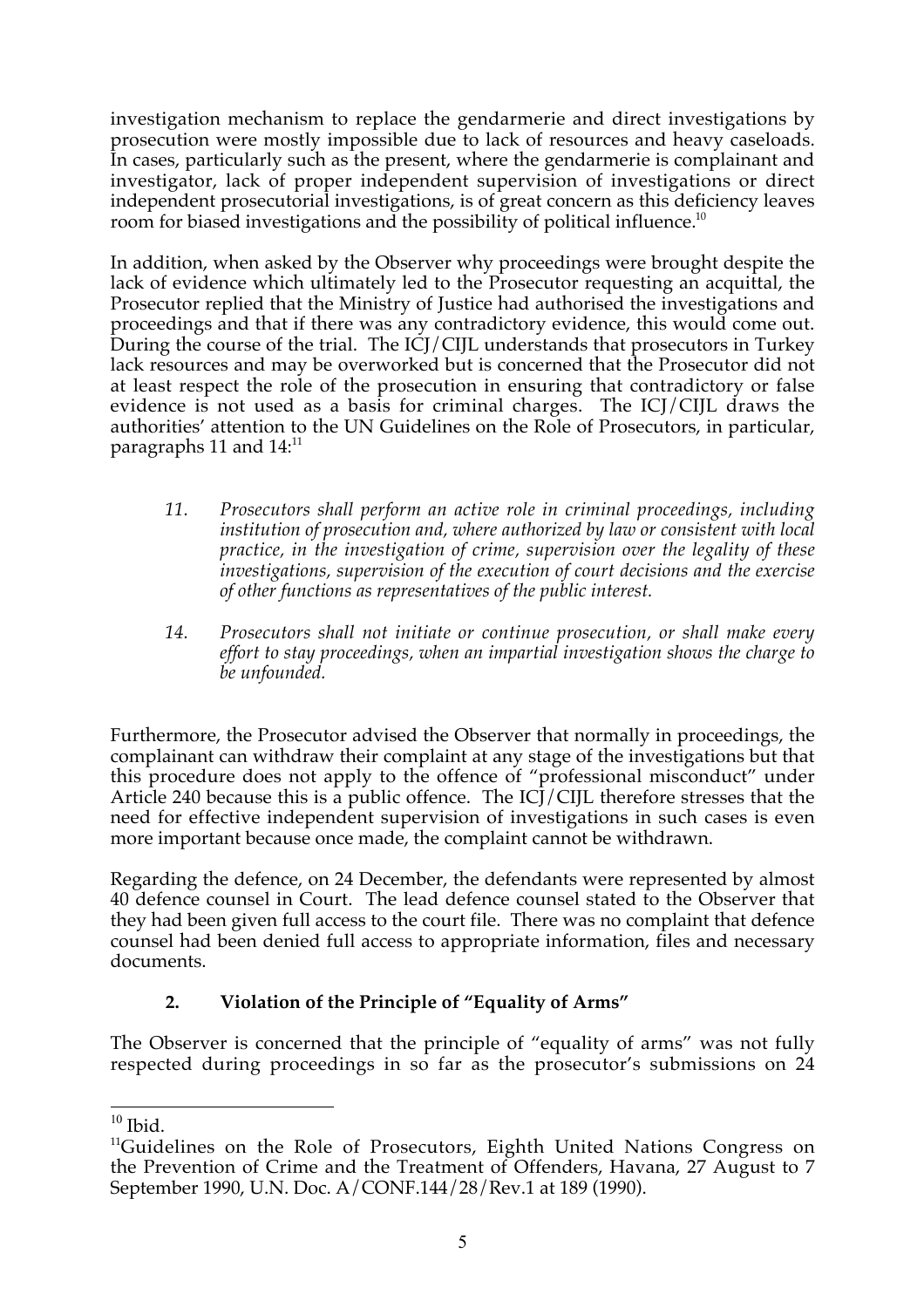December were entered directly into the court record in his own words, whilst a summary of defence lawyers' and defendants' submissions by the Presiding Judge was recorded. The Observer considers that this procedure, which is common to all criminal trials in Turkey, fails to comply with the principle of "equality of arms" in so far as it places the defence at a disadvantage.

The Observer is concerned that the procedure for recording defence submissions in Turkey potentially fails defendants in three key respects. Firstly, during the course of the trial, it risks creating the impression that defence submissions are not as important as those made by the prosecutor. Secondly, it may prevent defendants from arguing on appeal matters advanced on their behalf during the course of their trial. Third, the procedure as presently followed could be said to deprive appellate courts, whose role is to scrutinise the fairness of trial proceedings, of a completely accurate record of the proceedings in the lower court. In the opinion of the Observer, these matters serve to place the defence at a disadvantage vis-à-vis the prosecution during the course of criminal proceedings in Turkey.

However, in the hearing observed, defence counsel did not seek to challenge the judge's summaries and when challenges were made, the Presiding Judge corrected his summary.

## **3. Description of the Proceedings**

As in previous hearings in this trial, many members of the bar from most regions of the country attended the hearing in their capacity as defence counsel and also as an act of solidarity toward their colleagues. There was no restriction to public access to the hearing and a full public oral hearing took place.

After formalities, the Presiding Judge stated that the invitation to the Gendarme Commander, as complainant, had been sent out after the hearing on 5 December. However, no one from the Gendarme Commander's office, nor the Commander himself, attended court and nothing further was mentioned about this.

The Court continued to hear seven defence witnesses. When necessary, the Court clerk served as a Turkish-Kurdish interpreter for the witnesses as in previous hearings. Six of the witnesses were from the same family and all seven were from Hadek village in South-East Turkey. The Presiding Judge asked all witnesses to state their name and address, whether they had freely instructed one of the defendants, Mrs Deyar, why they had instructed her and how they were related to the other witnesses.

All witnesses confirmed that they had freely instructed Mrs Deyar because soldiers had burnt their homes on 24 September 1994 and the witnesses needed representation. Each witness also explained how he/she was related to the others.

During proceedings, defence counsel requested that an intern working for the Diyarbakir Bar Association could act as interpreter on the basis that the court clerk, was not interpreting the witnesses' testimonies fully. The Presiding Judge however decided to continue to use the existing interpreter but said that if defence felt at any point that the testimonies were not translated fully, they could object at that point and the matter would be considered. However, no further objections were made regarding translation.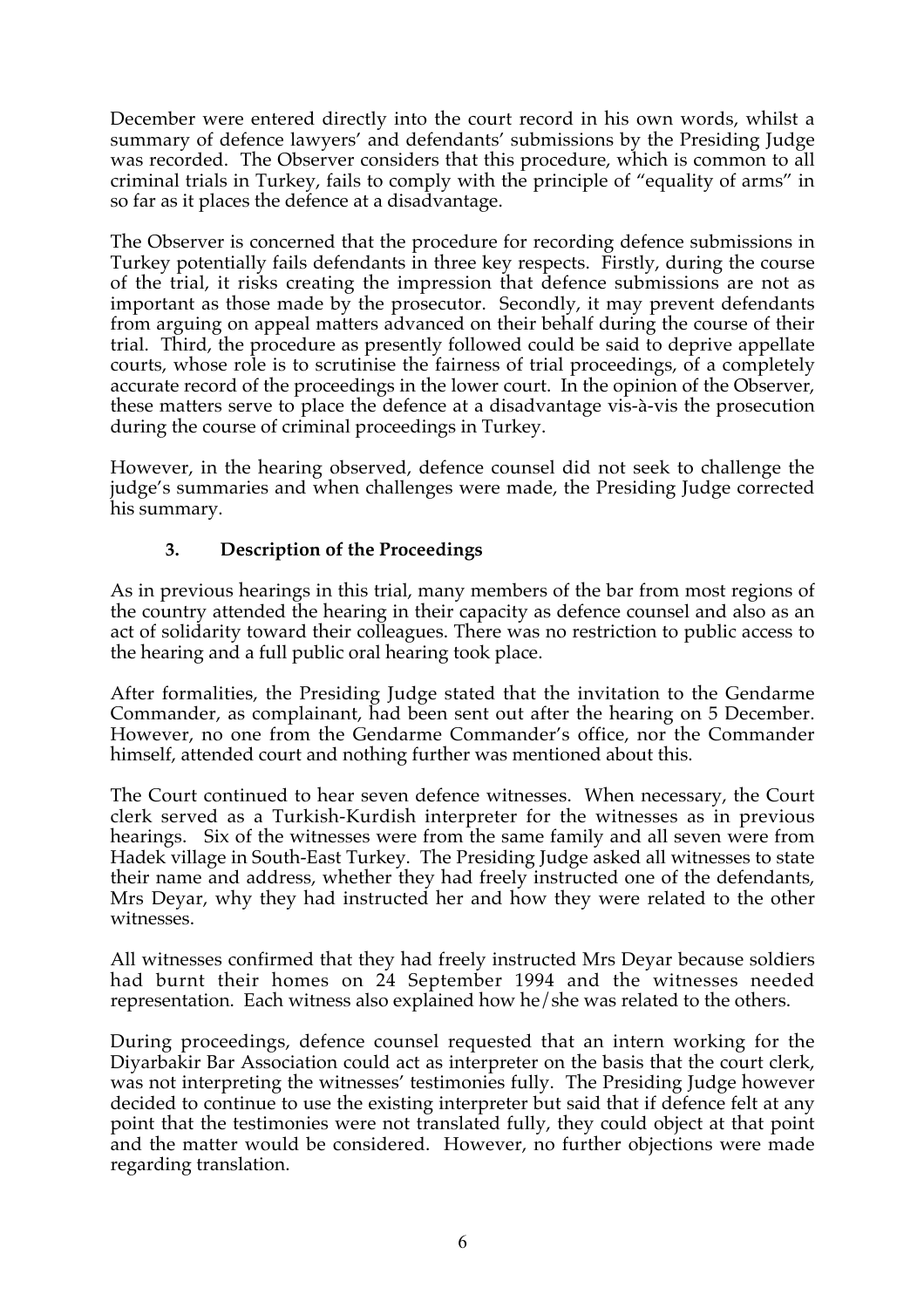The Presiding Judge recorded all the evidence accurately for the Court record and gave both defence and prosecution an opportunity to correct the record or examine further witnesses.

The Prosecutor invited the Court to acquit the defendants on the basis that there was no evidence of professional misconduct. At least five defence counsel including a representative of the Turkish Union of Bar Associations made final submissions for the defendants. Defence counsel submitted that the defendants should be acquitted not on the basis that there was no evidence but on the basis that there were no grounds to open the case in the first place. They further contended that the main investigation should have been of the village destructions and the case against the defendants would never have been opened if investigations had been conducted. One defence counsel suggested the political motivation behind the criminal proceedings due to the large number of applications that have been made to the ECtHR against Turkey, which have largely been concluded against the State. He therefore contended that the State was searching for a way to stop these applications by allowing a false indictment in the hope of obtaining a favourable judgment from a Turkish Court to use in cases before the ECtHR.

Defence counsel further argued that they wished to make an official complaint against the prosecution under Article  $312^{12}$  of the Turkish Penal Code for insulting a group of people (e.g. the defendants) and under Article 240 for "professional misconduct."

The defendants were given the opportunity to make final submissions. They agreed with their defence counsel. Burhan and Habibe Deyar added that they wished to make an official complaint and would be applying for compensation for moral damages.

## **4. Judgment**

On 24 December, the judges unanimously ruled that the defendants had acted in direction of the statements and demands of their clients by providing petitions to the Governor's Office and Ministry of Interior. They found, therefore, no grounds for a criminal offence and acquitted the defendants. The judges further held that although some of the defendants and defence lawyers had demanded that an official complaint be made on grounds of Articles 240 and 312, it was not appropriate to accept such a complaint as a separate petition would need to be filed.

The judges decided that the costs of the trial should be borne by the State and the demands of some of the defendants for compensation for moral damages would have to go before another court.

## **III. Legal Framework**

In relation to treaty standards, the European Convention for the Protection of Human Rights and Fundamental Freedoms (ECHR) is the primary binding regional

 $12$  Art. 312 includes "incitement to hatred on the basis of class, religion or race" if such incitement endangers the "public order" or "insulting a segment of the population or people's honor." The defendant lawyers base their complaint against the prosecution upon the fact that the prosecution and investigations insulted their honour as well as that of the villagers, as a segment of the population.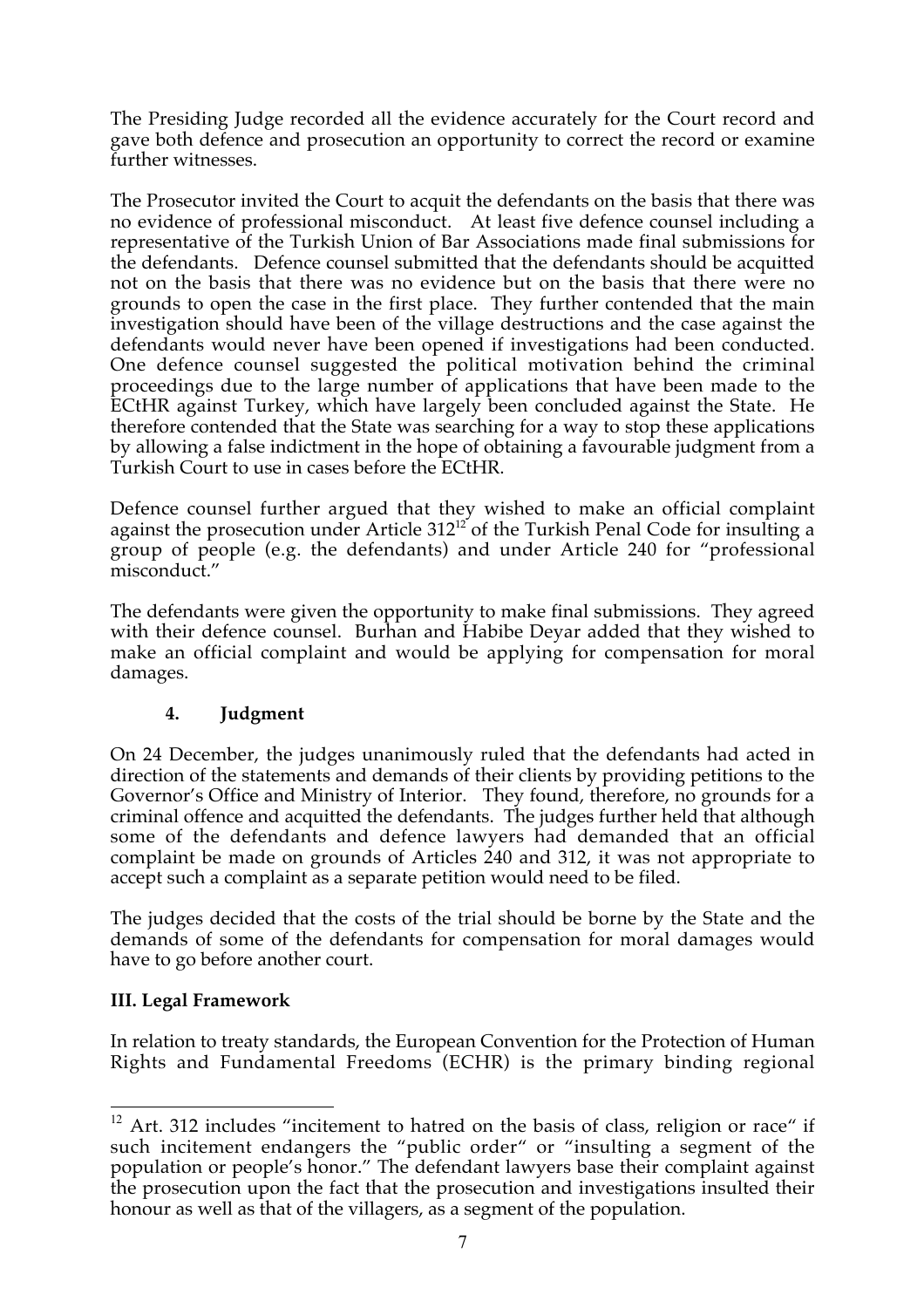instrument to have been ratified by Turkey.<sup>13</sup> Turkey also recently ratified the International Covenant on Civil and Political Rights (ICCPR) but not the First Optional Protocol, which allows for individual petition.<sup>14</sup> Article 90 of the Turkish constitution establishes that international treaties ratified by Government and approved by the Grand National Assembly, have the force of law.

In addition, relevant persuasive non-treaty standards include the Universal Declaration of Human Rights of 1948 (UDHR), UN Basic Principles on the Independence of the Judiciary of 1985<sup>15</sup>, the UN Basic Principles on the Role of Lawyers of 1990,<sup>16</sup> and the UN Guidelines on the Role of Prosecutors.<sup>17</sup>

In particular, the following Principles of the UN Basic Principles on the Role of Lawyers state that,

*16. Governments shall ensure that lawyers (a) are able to perform all of their professional functions without intimidation, hindrance, harassment or improper interference; (c) shall not suffer, or be threatened with, prosecution or administrative, economic or other sanctions for any action taken in accordance with recognized professional duties, standards and ethics.*

*18. Lawyers shall not be identified with their clients or their clients' causes as a result of discharging their functions.*

*20. Lawyers shall enjoy civil and penal immunity for relevant statements made in good faith in written or oral pleadings or in their professional appearances before a Court, tribunal or other legal or administrative authority.*

<sup>&</sup>lt;sup>13</sup> Turkey has been a State Party since 1954.

 $14$  Turkey ratified the ICCPR in June 2003. Turkey also made a reservation to Article 27 relating to minority rights.

 $15$  Basic Principles on the Independence of the Judiciary, adopted by Seventh United Nations Congress on the Prevention of Crime and the Treatment of Offenders, Milan 1985, endorsed by General Assembly Resolution 40/32 of 29 November 1985 and Resolution 40/146 of 13 December 1985. See G.A. Res.  $40/32$ , UN GAOR,  $40<sup>th</sup>$  Sess., Supp. No. 53, at 204, UN Doc.  $A/40/53$  (1985); Res. 40/146, UN GAOR, 40<sup>th</sup> Sess., Supp. No. 53, at 254, UN Doc. A/40/53 (1985).

 $<sup>16</sup>$  Basic Principles on the Role of Lawyers, adopted by the Eighth United Nations Congress</sup> on the Prevention of Crime and the Treatment of Offenders, held in Havana in 1990, and welcomed by the General Assembly in Resolution 45/121 of Dec. 14, 1990. G.A. Res. 45/121,  $45<sup>th</sup>$  Sess.

 $17$  Ibid n 11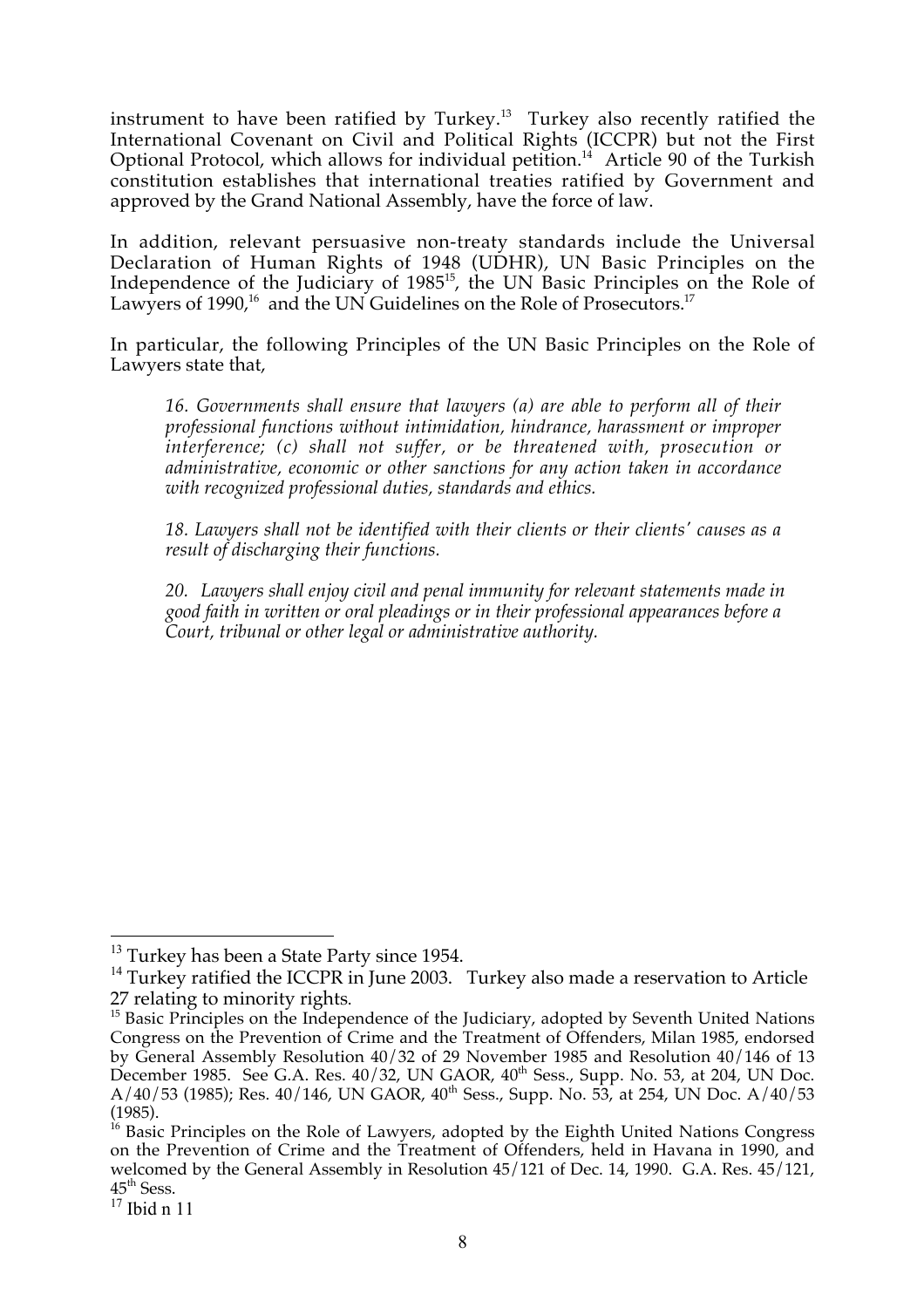## **IV. Evaluation of Fairness of Proceedings**

## **1. Concerns Relating to Compliance with international fair trial standards**

## **a. The Right to be Tried by an Independent and Impartial Tribunal**

The right to a fair trial by an independent and impartial tribunal is so basic that the UN Human Rights Committee, the expert body charged with monitoring the implementation of the ICCPR, has stated that, "*it is an absolute right that may suffer no exception*."<sup>18</sup> Article 6 (1) of the European Convention on Human Rights guarantees the right to a fair and public hearing by an independent and impartial tribunal established by law.Furthermore, the right to a fair trial before an independent and impartial tribunal requires that "*justice must not only be done, it must also be seen to be done."*<sup>19</sup> Moreover, the principle of impartiality, which includes actual impartiality and the appearance of impartiality, is fundamental for maintaining respect for the administration of justice.

## **b. Conduct of the Presiding Judge**

The Observer found that in many respects, the Presiding Judge conducted the trial in a professional and objective manner. All parties were given a fair chance to present their views, and to ask questions. As with previous hearings in this trial, the Presiding Judge made detailed summaries of the statements by the defendants, which were then typed by a Court stenographer into the record. The Judge's summaries were dictated in a loud and clear voice for all persons in the Courtroom to hear and objections were fairly considered.

The concerns raised in the Previous Report will not be repeated, however, some of those concerns are adopted here, in particular, regarding the invitation to the Gendarme commander. As predicted by the defence during the hearing on 5 December, no one from the Gendarme Commander's office appeared in Court despite the importance placed upon the invitation by the Presiding Judge on 5 December. The ICJ/CIJL reiterates its concerns that that the invitation had been unnecessary and irrelevant, as the Gendarme Commander was not party to the proceedings, and was not affected by the charges brought against the defendants. Such an invitation simply prolonged proceedings.<sup>20</sup> The Gendarme Commander's failure to attend on 24 December and the fact that the Presiding Judge did not mention anything further in this regard, supports the concern that the Presiding Judge had previously placed an unnecessary emphasis on the invitation.

An additional concern is that on 24 December, the Presiding Judge questioned how the witnesses were related to each other. The Observer considers that such questioning was irrelevant to the issue of whether the defendants had misconducted their profession. By asking each of the witnesses how they were related and whether they had all instructed Mrs Deyar together, the Presiding Judge gave the appearance of doubting their credibility. This line of questioning further undermines

 <sup>18</sup> *Gonzalez del Rio v*. *Peru* /263/1987), 28 October 1992, Report of the HRC, vol. II,  $(A/48/40)$ , 1993, 20.

<sup>19</sup> ECtHR, *DelCourt v. Belgium*, 17 January 1970, 11 Ser.A 17, para. 31.

<sup>&</sup>lt;sup>20</sup> Page 16 of the Previous Report.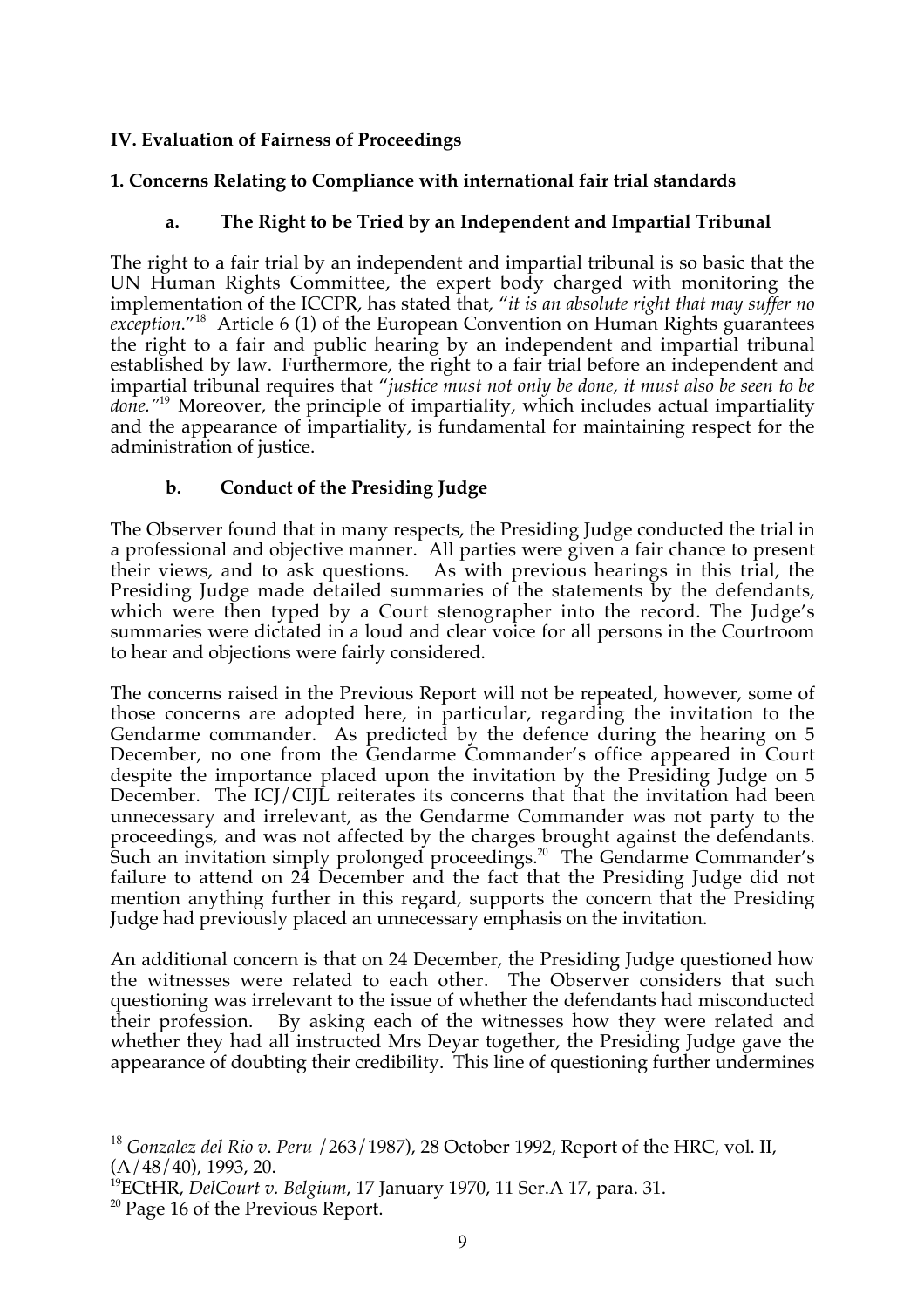the appearance of the judge's impartiality. The ICJ/CIJL reminds the authorities that the principle of impartiality includes the *appearance* of impartiality.

Most importantly, the ICJ/CIJL is concerned about the duration of the trial in general due to the lack of sufficient evidence. There had been six prosecution witnesses, one of whom had been withdrawn due to his traumatised state. Other prosecution witnesses had given evidence which was different from their earlier statements. The most recent statements were in line with the testimonies of defence witness. Therefore, on 17 October, the first hearing in this trial, no evidence had come before the Court of professional misconduct by the defendants. On 24 December, the Prosecutor advised the Observer that once a trial has commenced, only the Court could stop proceedings. The ICJ/CIJL therefore considers that the Presiding Judge should have directed the proceedings to be brought to end due to the lack of prosecution evidence and in light of the presumption of innocence. Instead, the Presiding Judge's decision to prolong the proceedings despite insufficient evidence placed an unnecessary burden on the defence (considered further below). Such conduct further undermines the appearance of impartiality as well as the defendants' right to be presumed innocent.

## **c. Presumption of innocence**

Everyone has the right to be presumed innocent, and treated as innocent, until and unless they are convicted according to law after a fair trial. $^{21}$  In accordance with the presumption of innocence, the rules of evidence and conduct during a trial must ensure that the prosecution bears the burden of proof throughout the proceedings. The ICJ/CIJL reiterates concerns raised in the previous Report.<sup>22</sup>

In addition, the ICJ/CIJL is concerned that when asked why the proceedings were initiated despite: 1) the lack of any evidence, and 2) the Prosecutor's request for an acquittal after hearing all defence evidence, the Prosecutor informed the Observer that the burden of proof is not entirely on the prosecution.<sup>23</sup> This is extremely worrying. The ICJ/CIJL considers that the manner in which the proceedings were conducted indicates that *the burden of proof shifted to the defence* during the trial as, despite insufficient prosecution evidence, the defendants were required to proceed to prove their innocence.

## **V. Conclusions and Recommendations**

Any analysis of whether the trial of the defendant lawyers in this case accorded with international fair trial standards must extend beyond examining the fairness of the proceedings in the courtroom to include the context within which the criminal charges arose. Using this approach, the Observer found that the criminal charge against the defendants was motivated by political purposes and should never have arisen. It effectively amounted to a form of harassment of lawyers who had sought to fulfil their roles through representing victims of human rights abuses. This is supported firstly by the record of village destructions in South-East Turkey by the security forces and secondly, by the record of criminal proceedings brought against

 $21$  Article 6(2) of the European Convention on Human Rights.

 $22$  Pages 20 – 21 of the Previous Report.

 $23$  The prosecutor did not explain further and did not cite any law stating at what point the burden shifts from the prosecution to the defense.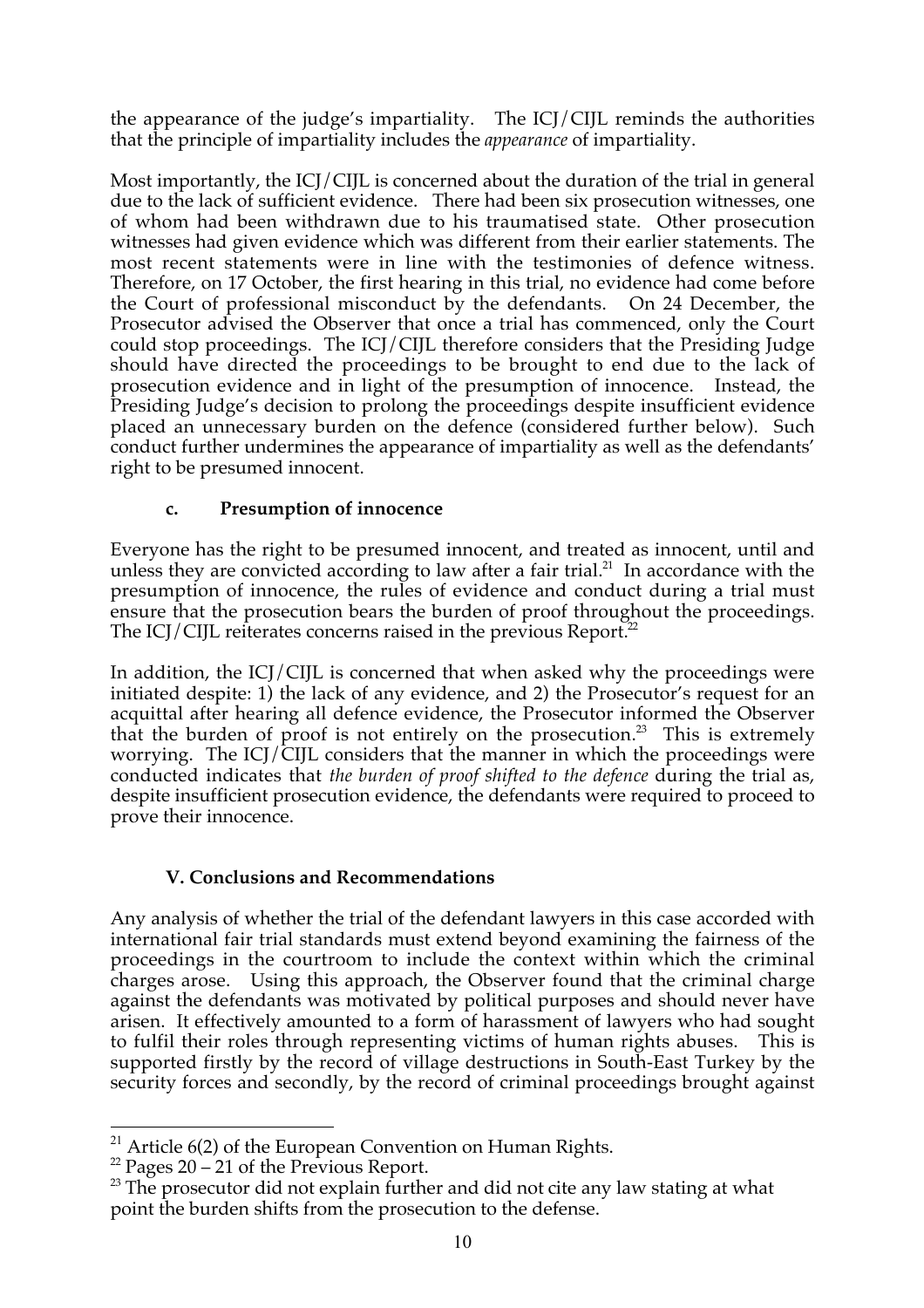lawyers and human rights activists in Turkey, particularly under Article 240 of the Turkish Penal Code.<sup>24</sup> Thirdly, it is in this context that the gendarmerie and prosecution failed to investigate the actual petitions presented by the defendants on behalf of Kurdish villagers. Instead, the defendants were charged under Article 240 based on non-independent and partial investigations, which lacked proper independent prosecutorial supervision and were conducted by the gendarmerie who had been both complainant and investigator. Fourthly, it is worrying that the Ministry of Justice authorised the investigations and proceedings to continue and that the Presiding Judge allowed for the proceedings to last for as long as they did considering insufficient prosecution evidence at trial. All these factors raise questions as to the possibility of politically motivated proceedings.

Furthermore, the ICJ/CIJL is concerned that the presumption of innocence was greatly undermined in the current proceedings as the burden of proof shifted to the defence during the trial. Failure by the Presiding Judge to draw proceedings to an end when it was clear that there was insufficient prosecution evidence and allowing the burden of proof to shift to the defence not only undermines the presumption of innocence, but also raises questions regarding the impartiality of the Presiding Judge. The ICJ/CIJL stresses the important role of judges in safeguarding the presumption of innocence.

In addition to the concerns and recommendations raised in the Previous Report, the ICJ/CIJL recommends that Turkey allocate resources to prosecutors in order to allow adequate independent supervision of investigations in accordance with paragraph 11 of the UN Guidelines on the Role of Prosecutors. Alternatively or in addition, as previously expressed by the Government of Turkey, the ICJ/CIJL encourages the establishment of a juridical police force under the direct control of public prosecutors to ensure impartial investigations.<sup>25</sup> The ICJ/CIJL reminds the authorities of the important role of prosecutors as *"essential agents of the administration of justice."*<sup>26</sup>

The ICJ/CIJL further recommends that equal treatment of both prosecution and defence is guaranteed in the courtroom and practises such as those currently in place which favour the prosecution by allowing for different methods of recording defence and prosecution submissions in court, be abolished. There is no justification for prosecution and defence to be treated differently in this respect.

Moreover, the ICJ/CIJL reiterates the concerns raised in the Previous Report regarding criminal prosecution of lawyers for professional misconduct. The authorities are reminded that lawyers must be able to perform their professional functions without any form of intimidation, hindrance, harassment or improper interference.<sup>27</sup>

The ICJ/CIJL is extremely concerned that the current proceedings were brought without credible evidence and were allowed to continue for so long. The court file was opened on 7 March 2003 and proceedings were concluded almost 10 months later in a case, which, as the Prosecutor himself stated on 24 December, lacked

 $24$  Pages 24 – 27 (Background) of Previous Report.

 $25$  Page 108, The Independence of Judges and Lawyers in the Republic of Turkey.

Report of a Mission, 14 – 12 November 1999, Centre for the Independence of Judges and Lawyers.

 $26$  Paragraph 3, UN Guidelines on the Role of Prosecutors.

<sup>&</sup>lt;sup>27</sup> Principle 16, UN Basic Principles on the Role of Lawyers.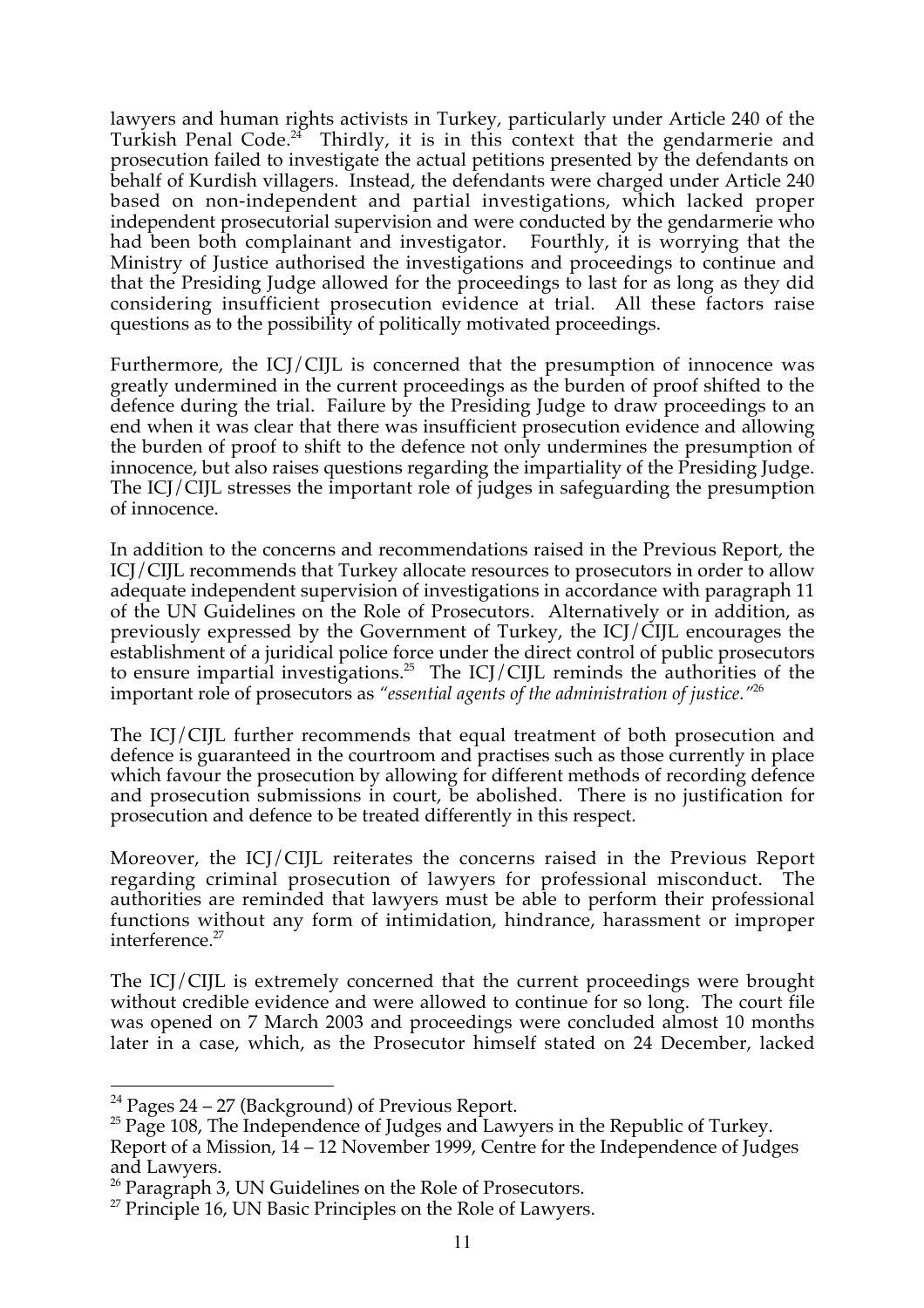sufficient evidence. Although, therefore, the defendants were acquitted, the proceedings can be seen as nothing more than a form of harassment and intimidation of lawyers who were challenging State practises that had left Kurdish villagers in South-East Turkey without homes. The ICJ/CIJL is appalled that almost 70 defence witnesses were heard during the trial, all of whom were clients of the defendants and confirmed that their homes had been destroyed by the gendarmerie, when proceedings should in fact have been discontinued after prosecution witnesses had been heard which is when it became clear that there had been no case for the defence to answer. The criminal charges and proceedings were therefore harassment of lawyers and ultimately a means of denying justice to victims of serious human rights abuses.